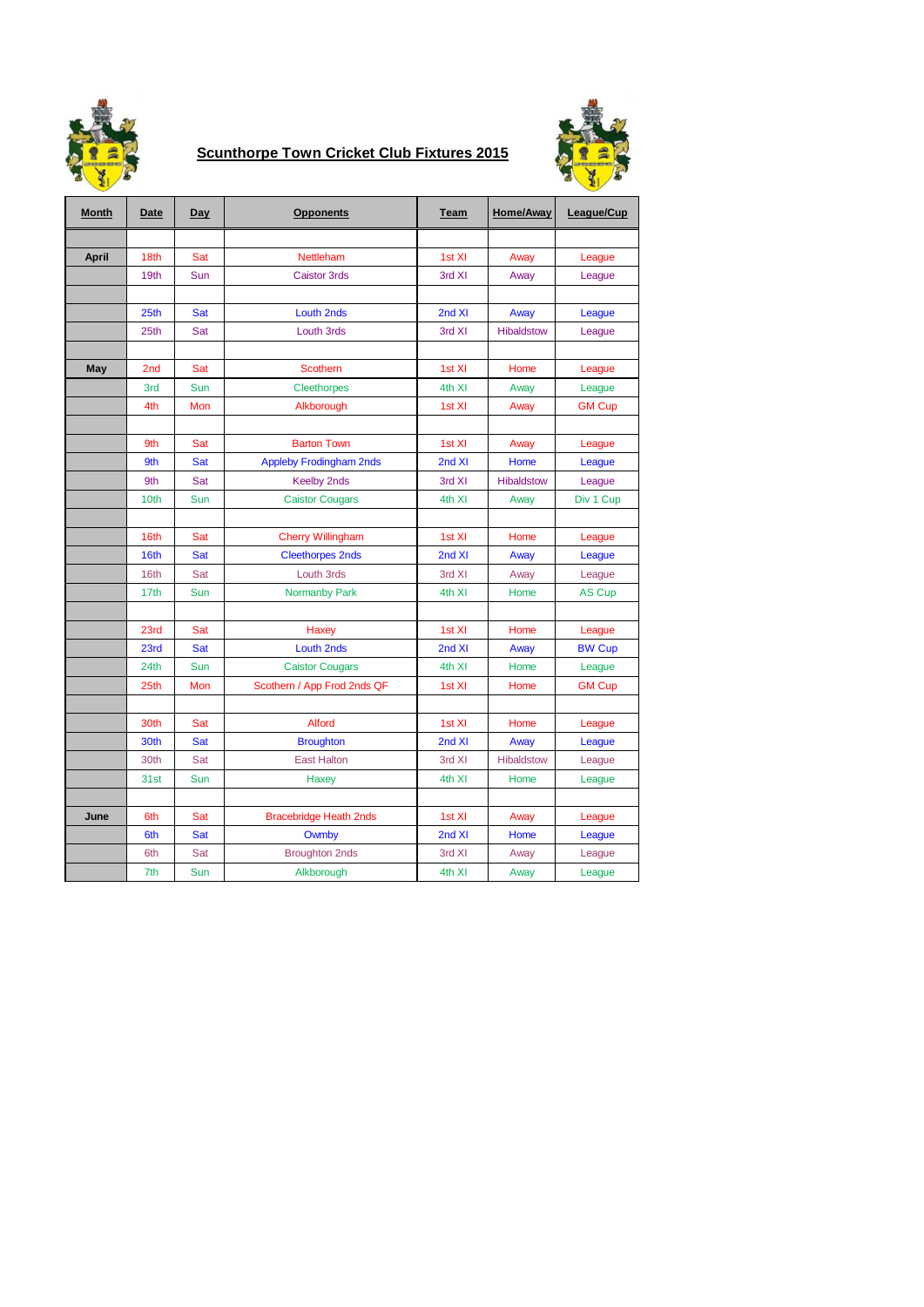| <b>Month</b>  | Date             | Day        | <b>Opponents</b>               | <b>Team</b> | Home/Away         | League/Cup    |
|---------------|------------------|------------|--------------------------------|-------------|-------------------|---------------|
|               |                  |            |                                |             |                   |               |
|               | 13 <sub>th</sub> | Sat        | Hartsholme                     | 1st XI      | Home              | League        |
|               | 13th             | Sat        | <b>Hartsholme 2nds</b>         | 2nd XI      | Away              | League        |
|               | 13th             | Sat        | <b>Old Lincolnians 2nds</b>    | 3rd XI      | <b>Hibaldstow</b> | League        |
|               | 14th             | Sun        | <b>Holton le Clay</b>          | 2nd XI      | Away              | League        |
|               |                  |            |                                |             |                   |               |
|               | 20th             | Sat        | Alkborough                     | 1st XI      | Away              | League        |
|               | 20th             | Sat        | <b>Outcasts</b>                | 2nd XI      | Home              | League        |
|               | 20th             | Sat        | Scothern 2nds                  | 3rd XI      | Away              | League        |
|               | 21st             | Sun        | <b>Caistor Cougars</b>         | 4th XI      | Away              | League        |
|               |                  |            |                                |             |                   |               |
|               | 27th             | Sat        | <b>Caistor Town</b>            | 1st XI      | Away              | League        |
|               | 27th             | Sat        | <b>Broughton 2nds</b>          | 3rd XI      | <b>Hibaldstow</b> | League        |
|               | 28th             | Sun        | <b>QUARTER FINAL</b>           | 2nd XI      | Home              | <b>BW Cup</b> |
|               | 28th             | Sun        | Haxey                          | 4th XI      | Away              | League        |
|               |                  |            |                                |             |                   |               |
| July          | 4th              | Sat        | Nettleham                      | 1st XI      | Home              | League        |
|               | 4th              | Sat        | <b>Caistor Town 2nds</b>       | 2nd XI      | Away              | League        |
|               | 5th              | Sun        | <b>ROUND<sub>2</sub></b>       | 4th XI      | Home              | <b>AS Cup</b> |
|               |                  |            |                                |             |                   |               |
|               | 11th             | Sat        | Messingham                     | 1st XI      | Away              | League        |
|               | 11th             | Sat        | Louth 2nds                     | 2nd XI      | Home              | League        |
|               | 12 <sub>th</sub> | Sun        | <b>SEMI FINAL</b>              | 1st XI      | Home              | <b>GM Cup</b> |
|               | 12th             | Sun        | <b>Appleby Frodingham</b>      | 4th XI      | Away              | League        |
|               |                  |            |                                |             |                   |               |
|               | 18th             | Sat        | <b>Scothern</b>                | 1st XI      | Away              | League        |
|               | 18th             | Sat        | <b>Holton le Clay</b>          | 2nd XI      | Home              | League        |
|               | 18th             | Sun        | <b>Caistor Town 3rds</b>       | 2nd XI      | Hibaldstow        | League        |
|               | 19th             | Sun        | <b>SEMI FINAL</b>              | 4th XI      | <b>TBC</b>        | Div 1 Cup     |
|               |                  |            |                                |             |                   |               |
|               | 25th             | Sat        | <b>Barton Town</b>             | 1st XI      | Home              | League        |
|               | 25 <sub>th</sub> | Sat        | <b>Appleby Frodingham 2nds</b> | 2nd XI      | Away              | League        |
|               | 25th             | Sat        | <b>Keelby 2nds</b>             | 3rd XI      | Away              | League        |
|               | 26th             | Sun        | <b>SEMI FINAL</b>              | 2nd XI      | Away              | <b>BW Cup</b> |
|               | 26th             | Sun        | Alkborough                     | 4th XI      | Home              | League        |
|               |                  |            |                                |             |                   |               |
| <b>August</b> | 1st              | Sat        | <b>Cherry Willingham</b>       | 1st XI      | Away              | League        |
|               | 1st              | <b>Sat</b> | <b>Cleethorpes 2nds</b>        | 2nd XI      | Home              | League        |
|               | 2nd              | Sun        | <b>SEMI FINAL</b>              | 4th XI      | Away              | <b>AS Cup</b> |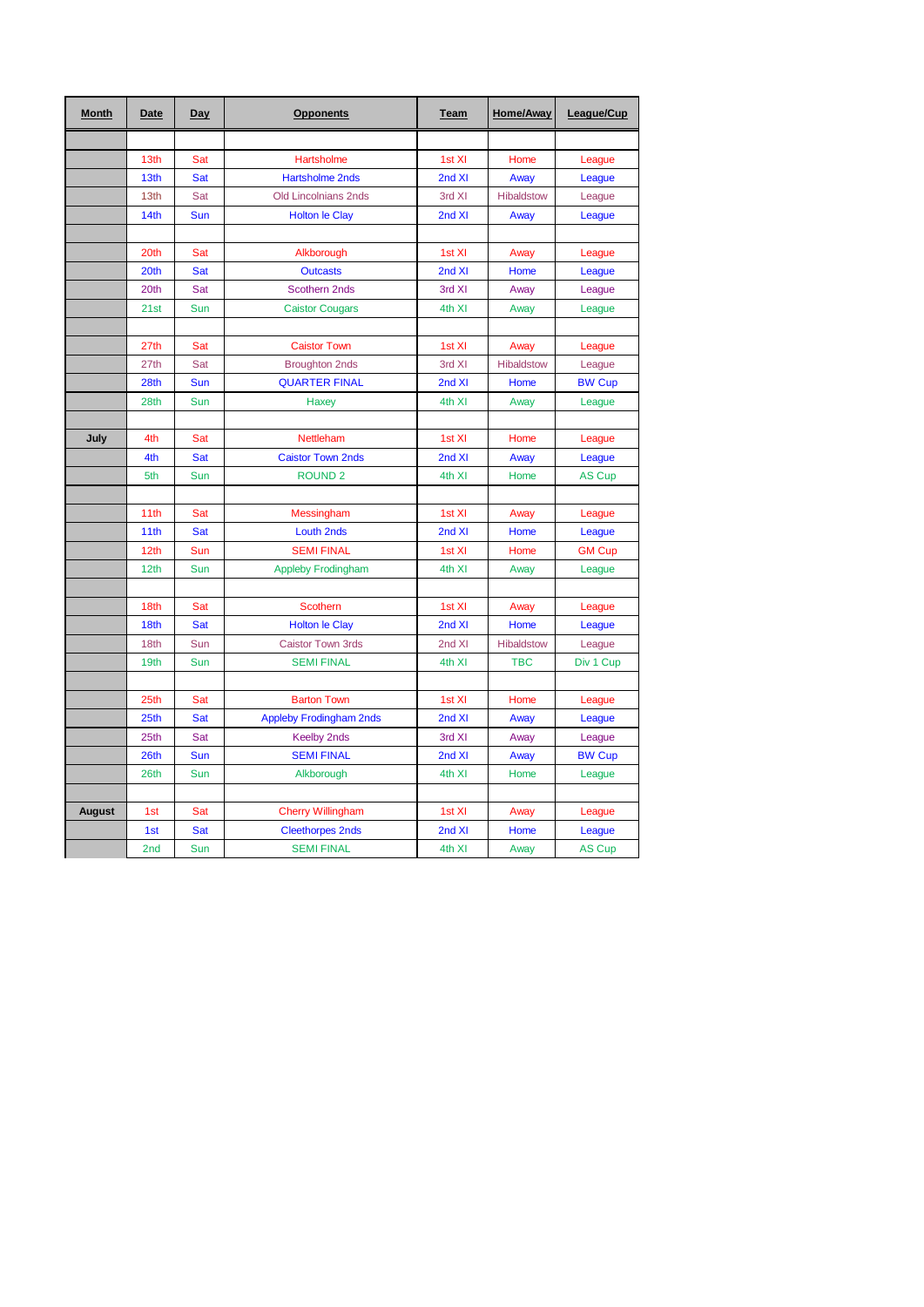| <b>Month</b>     | Date             | Day | <b>Opponents</b>              | <b>Team</b> | Home/Away         | League/Cup    |
|------------------|------------------|-----|-------------------------------|-------------|-------------------|---------------|
|                  |                  |     |                               |             |                   |               |
|                  | 8th              | Sat | Haxey                         | 1st XI      | Away              | League        |
|                  | 8th              | Sat | <b>Cleethorpes 4ths</b>       | 3rd XI      | <b>Hibaldstow</b> | League        |
|                  | 9th              | Sun | <b>Appleby Frodingham</b>     | 4th XI      | Home              | League        |
|                  |                  |     |                               |             |                   |               |
|                  | 15th             | Sat | <b>Alford</b>                 | 1st XI      | Away              | League        |
|                  | 15th             | Sat | <b>Broughton</b>              | 2nd XI      | Home              | League        |
|                  | 15th             | Sat | <b>East Halton</b>            | 3rd XI      | Away              | League        |
|                  | 16th             | Sun | <b>FINAL</b>                  | 2nd XI      | <b>TBA</b>        | <b>BW Cup</b> |
|                  | 16th             | Sun | <b>Cleethorpes</b>            | 4th XI      | Home              | League        |
|                  |                  |     |                               |             |                   |               |
|                  | 22 <sub>nd</sub> | Sat | <b>Bracebridge Heath 2nds</b> | 1st XI      | Home              | League        |
|                  | 22 <sub>nd</sub> | Sat | Owmby                         | 2nd XI      | Away              | League        |
|                  | 23rd             | Sun | <b>FINAL</b>                  | 1st XI      | <b>TBA</b>        | <b>GM Cup</b> |
|                  | 23rd             | Sun | <b>FINAL</b>                  | 4th XI      | <b>TBA</b>        | Div 1 Cup     |
|                  |                  |     |                               |             |                   |               |
|                  | 29th             | Sat | Hartsholme                    | 1st XI      | Away              | League        |
|                  | 29th             | Sat | <b>Hartsholme 2nds</b>        | 2nd XI      | Home              | League        |
|                  | 29th             | Sat | <b>Old Lincolnians 2nds</b>   | 3rd XI      | Away              | League        |
|                  | 30th             | Sun | <b>FINAL</b>                  | 4th XI      | <b>TBA</b>        | <b>AS Cup</b> |
|                  |                  |     |                               |             |                   |               |
| <b>September</b> | 5th              | Sat | Alkborough                    | 1st XI      | Home              | League        |
|                  | 5th              | Sat | <b>Outcasts</b>               | 2nd XI      | Away              | League        |
|                  | 5th              | Sat | Scothern 2nds                 | 3rd XI      | <b>Hibaldstow</b> | League        |
|                  |                  |     |                               |             |                   |               |
|                  | 12 <sub>th</sub> | Sat | <b>Caistor Town</b>           | 1st XI      | Away              | League        |
|                  | 12 <sub>th</sub> | Sat | <b>Caistor Town 2nds</b>      | 2nd XI      | Home              | League        |
|                  | 12 <sub>th</sub> | Sat | <b>Cleethorpes 4ths</b>       | 3rd XI      | Away              | League        |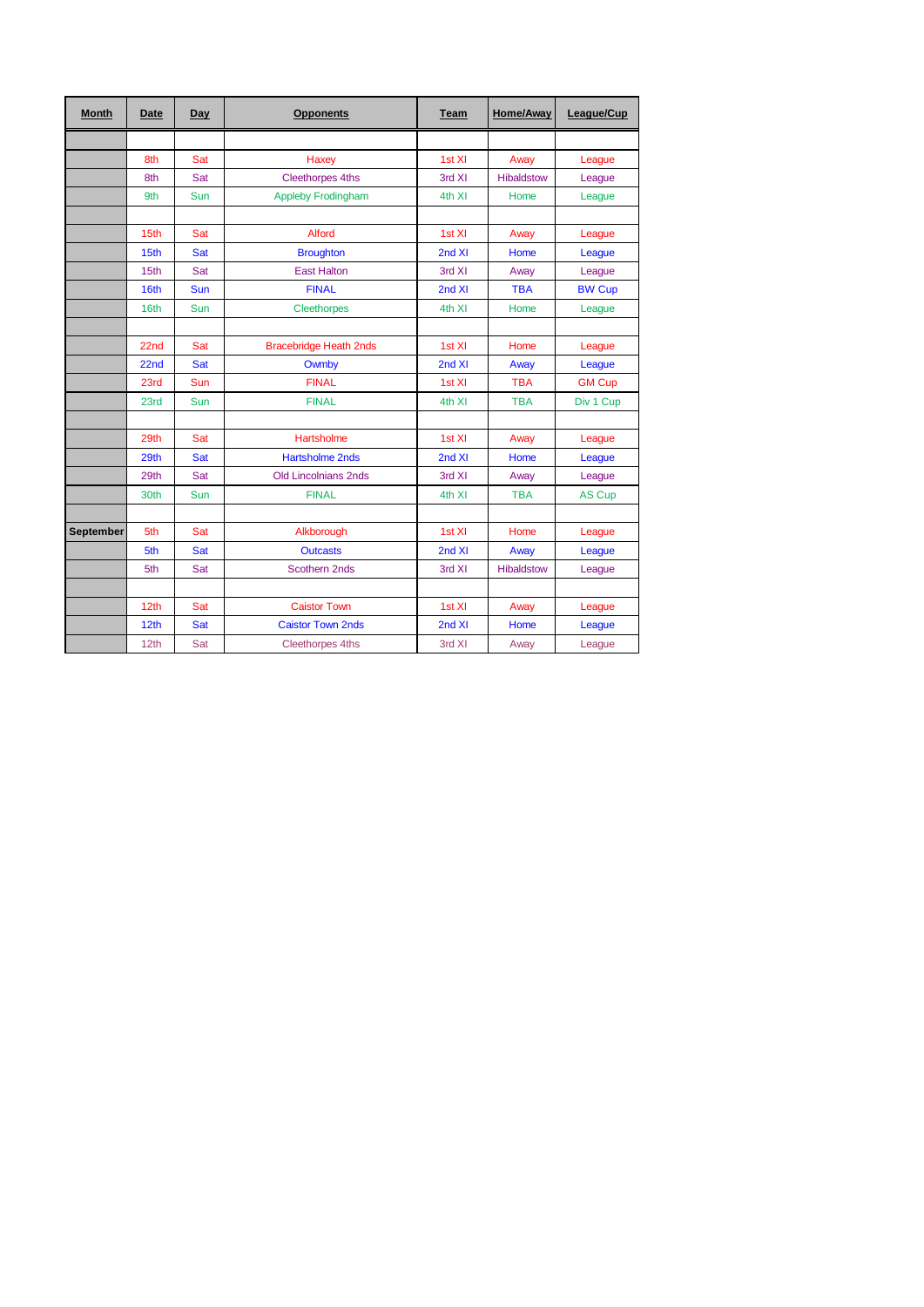| <b>Month</b>                | Date            | Day | <b>Opponents</b> | <b>Team</b> | Home/Away | League/Cup |  |  |
|-----------------------------|-----------------|-----|------------------|-------------|-----------|------------|--|--|
| Women & Girls Fixtures 2015 |                 |     |                  |             |           |            |  |  |
| <b>May</b>                  | 13th            | Wed | Hartsholme       | W&G         | Away      | League     |  |  |
|                             | 17th            | Sun | Spalding         | W&G         | Away      | League     |  |  |
|                             | 19th            | Tue | Louth            | W&G         | Home      | League     |  |  |
|                             |                 |     |                  |             |           |            |  |  |
| June                        | 2nd             | Tue | Market Rasen     | W&G         | Home      | League     |  |  |
|                             | 7th             | Sun | Spalding         | W&G         | Home      | League     |  |  |
|                             | 21st            | Sun | <b>TBC</b>       | W&G         | Home      | League     |  |  |
|                             | 24th            | Wed | Hartsholme       | W&G         | Home      | League     |  |  |
|                             |                 |     |                  |             |           |            |  |  |
| July                        | 1st             | Wed | Scothern         | W&G         | Away      | League     |  |  |
|                             | 8th             | Wed | Market Rasen     | W&G         | Away      | League     |  |  |
|                             | 14th            | Tue | Louth            | W&G         | Away      | League     |  |  |
|                             | 22nd            | Wed | Scothern         | W&G         | Home      | League     |  |  |
|                             |                 |     |                  |             |           |            |  |  |
| <b>August</b>               | 2 <sub>nd</sub> | Sun | <b>TBC</b>       | W&G         | Home      | League     |  |  |
|                             | 16th            | Sun | Long Sutton      | W&G         | Away      | League     |  |  |

## **U11 Feeder League Fixtures 2015**

| <b>April</b> | 29th             | Wed  | Barton 2 (PRELIM ROUND)   | <b>U11F</b> | Home    | Cup    |
|--------------|------------------|------|---------------------------|-------------|---------|--------|
| May          | 6th              | Wed  | Clee Ross 2               | <b>U11F</b> | Away    | League |
|              | 17th             | Sun  | ROUND <sub>1</sub>        | <b>U11F</b> | Away    | Cup    |
|              | 20th             | Wed  | Cleethorpes 2             | <b>U11F</b> | Home    | League |
| June         | 2nd              | Tue  | St James' School          | <b>U11F</b> | Away    | League |
|              | 11th             | Thur | Barton 2                  | <b>U11F</b> | Away    | League |
|              | 14th             | Sun  | ROUND <sub>2</sub>        | <b>U11F</b> | TBC     | Cup    |
|              | 17 <sub>th</sub> | Wed  | Market Rasen              | <b>U11F</b> | Home    | League |
|              | 24th             | Wed  | Clee Ross                 | <b>U11F</b> | Home    | League |
| July         | 1st              | Wed  | Normanby Park             | <b>U11F</b> | Home    | League |
|              | 8th              | Wed  | Caistor 2                 | <b>U11F</b> | Away    | League |
|              | 12 <sub>th</sub> | Sun  | <b>SEMI FINAL / FINAL</b> | <b>U11F</b> | Grimsby | Cup    |
|              | 15th             | Wed  | Messingham                | <b>U11F</b> | Home    | League |